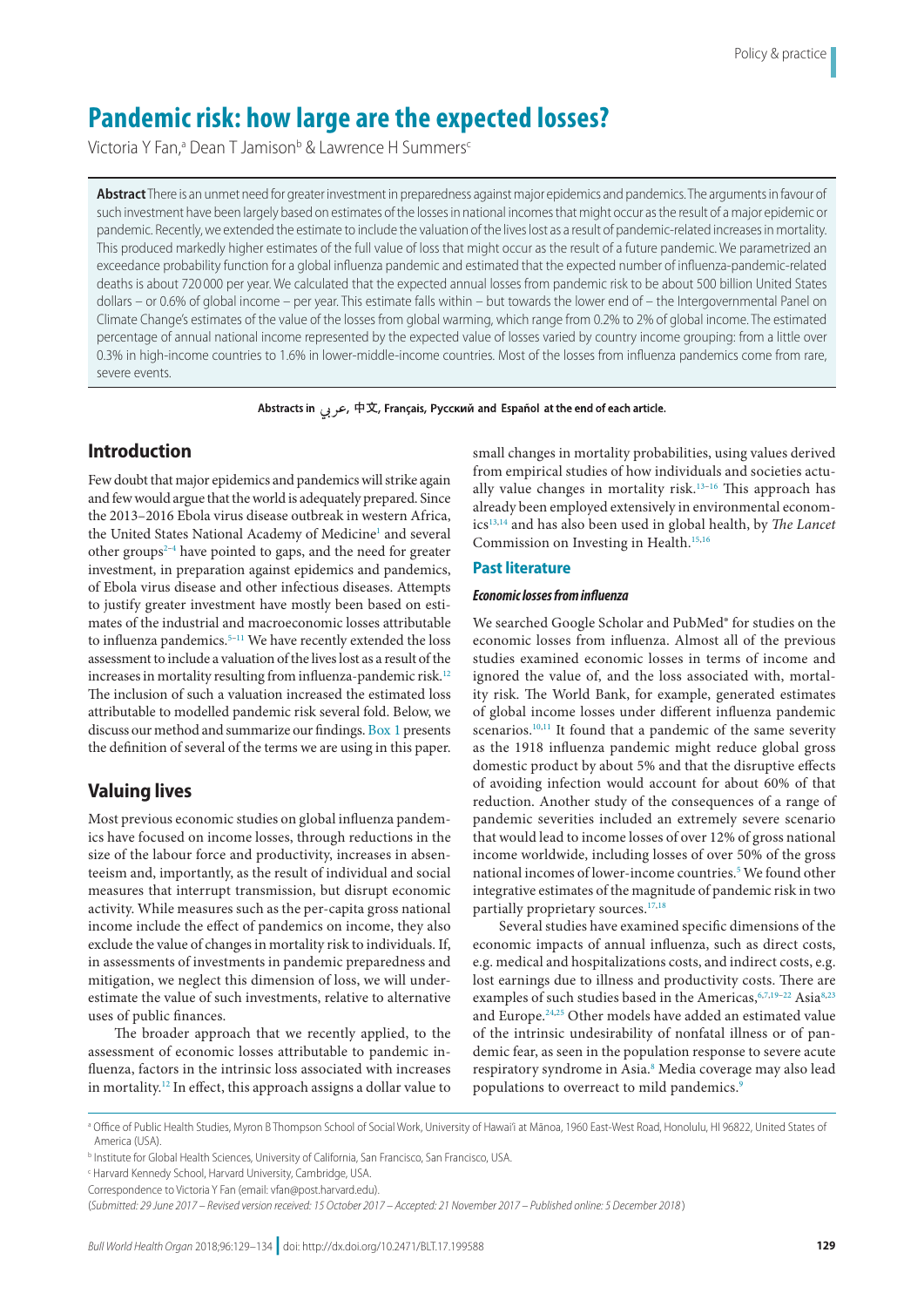#### <span id="page-1-0"></span>Box 1.**Definition of terms used in this article**

### **Loss**

The consequences of a pandemic, in terms of lost income or lost lives.

## **Costs**

The expenditures made to prepare for – or recover from – a pandemic.

### **Pandemic severity**

Excess death attributable to a given influenza pandemic (expressed in this paper in standardized mortality units or SMUs - a unit of 1 per 10 000 per year).

### **Pandemic risk**

The estimated probabilities that, in any given year, pandemics of varying degrees of severity will occur.

### **Expected annual losses**

Defined in the probabilistic sense as the sum, across severities, of the losses associated with a pandemic of any given severity multiplied by the probability that a pandemic of that severity will occur in the coming year.

Note: Much of this nomenclature accords with that of the insurance industry.

We found only two articles that included estimates of the loss from the elevated mortality associated with in-fluenza pandemics.<sup>[8,](#page-5-12)19</sup> Of the 10 studies included in a recent systematic literature review on the costs of influenza,<sup>[26](#page-5-17)</sup> only one<sup>[19](#page-5-10)</sup> took account of the value of mortality risks.

#### *Value of a statistical life*

One strand of economic research has examined the intrinsic value of mortality risks, which is commonly expressed as the so-called value of a statistical life. This value is derived either from questionnaires that canvass how much compensation an individual would demand, to accept a small increase in the probability of their death,<sup>1</sup> or from quantitative studies of the labour market that investigate the trade-offs between small fatality risks and income. $2,27$  $2,27$ 

Beyond influenza, the value of mortality risks has been included in estimating the costs of vaccine-preventable diseases $28$  and in evaluating the economic burdens posed by rheumatic heart disease.[29](#page-5-20) Far more studies have assessed the burden of specific environmental risk factors[.13,](#page-5-2)[14](#page-5-4)

The value of a statistical life, which is sometimes expressed as the value of a standardized mortality unit (SMU), i.e. an increase in the annual risk of death of 1 in 10 000, varies by both the age and income of the individual involved.[15](#page-5-5),[16](#page-5-3),[27](#page-5-18) In general, the value of mortality is elastic to age and to income, i.e. younger individuals place a higher value on mortality than older individuals, and higher-income individuals generally value mortality more than lower-income individuals. The main findings of our

recent study appeared consistent when, in robustness and sensitivity checks, we used estimates that were unconditional on age and estimates with varying income elasticity with respect to the value of mortality.<sup>[12](#page-5-1)</sup>

# **Expected-loss framework**

Given the uncertain nature of an influenza pandemic, in terms of both when it may occur and how large the mortality risks will be, we applied an expected-loss framework that accounts for the uncertainty over a long period of time.<sup>[7](#page-5-9)</sup> An expected-loss framework incorporates information on the risk of an uncertain event, e.g. a pandemic, with information on the severity or value of that event, e.g. the increase in mortality. Although it has been estimated that the 2013–2016 Ebola virus disease outbreak led to about 11300 deaths,<sup>30</sup> the death toll from a severe influenza pandemic might be 2500 times higher than this.[12](#page-5-1) In any given year, however, the risk of a severe influenza pandemic is much smaller than that of an Ebola epidemic. The use of an expected-loss framework allows policy-makers to compare the expected losses associated with events with relatively high annual probability, but low mortality, e.g. an Ebola outbreak, with those of events with relatively low probability but high mortality, e.g. the 1918 influenza pandemic.

### **Exceedance probability function**

Expected-loss frameworks are commonly used, by actuaries in the insurance industry, to calculate the size of premiums, e.g. for flood or health insurance. To value the consequences of uncertain events appropriately, the

insurance industry estimates so-called exceedance probability functions. These functions generate estimates of the probability that, over a specified time frame, losses from an uncertain event, e.g. an influenza pandemic, would exceed any specified level. For our analysis, we developed an exceedance probability function for a global influenza pandemic. To parameterize the function, we turned to historical data on global influenza pandemics since the 1700s.<sup>31-34</sup> Six pandemics in this period led to excess mortality rates ranging between 0.03% and 0.08% of world population. In 2017, this range would be the equivalent of between 2 million and 6 million excess deaths globally. A modelling exercise for the insurance industry concluded that the annual risk of an influenza outbreak on the scale of the 1918 pandemic lies between 0.5% and 1.0%.<sup>[18](#page-5-8)</sup> For more severe pandemics, we fitted a parametrized exceedance probability function to modelled data that had been previously reported.<sup>[18](#page-5-8)[,35](#page-5-24)</sup>

#### *Model calibration*

Following common practice in the insurance industry, we defined risk, r(*s*), in terms of the annual probability of a pandemic having a severity exceeding *s* SMUs and the return time for *s* as the expected number of years before a pandemic of at least severity *s* will occur. If  $t(s)$  is the return time, then  $t(s) = r(s)^{-1}$ . For example, if the annual probability of a pandemic of severity at least *s* is 1%, then its return time will be 100 years.

If we had access to a function r(*s*) showing exceedance probability as a function of severity, our analysis could proceed using the expected value of severity of all pandemics. Because r(*s*) is the complementary cumulative of the density for *s*, we would have expected value of:

# *Expected value of s* =  $\int_{0}^{\infty} r(s) d(s)$  (1)

We calibrated this model using historical estimates of the frequency and severity of influenza pandemics, which we obtained from our literature search on PubMed® and Google Scholar. For mortality data relating to the 1918 influenza pandemic, we also searched the libraries at Harvard University and the University of Hawai'i for historical documents and life tables. Studies were restricted to those with abstracts in English.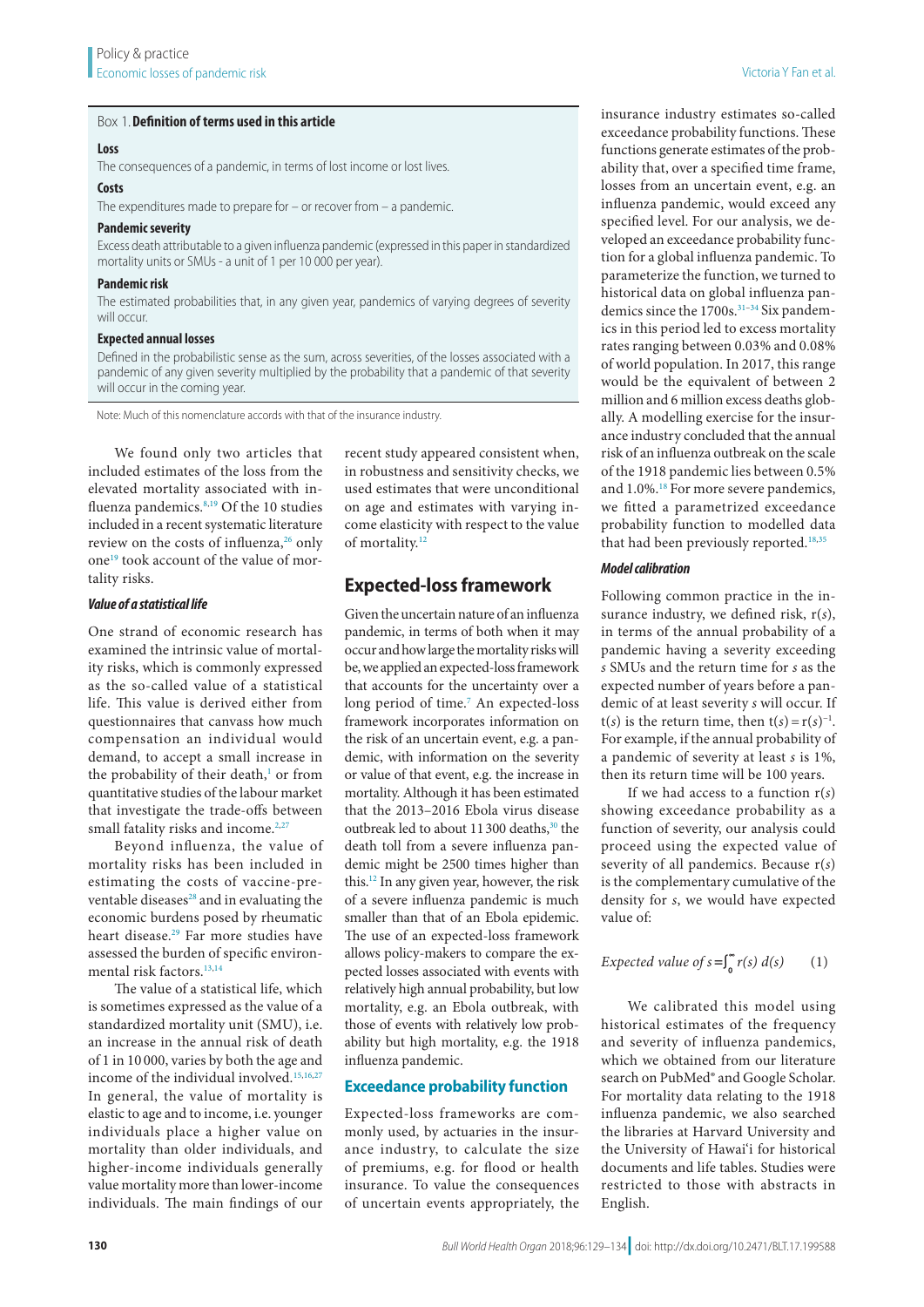Like other economic studies of pandemic influenza, we identified two main influenza pandemic scenarios in terms of aggregate mortality: moderate and severe. Our review classified the 1918 pandemic as severe. As the world population in 1918 was about 1830 million and historical data indicate that there were at least 20 million pandemicrelated deaths in that year, the excess death rate associated with the pandemic was at least 1.1%. A closer examination of the data from India indicate that the true global rate was probably far higher than 1.1%, the pandemic led to 14 million deaths in Indi[a36–](#page-5-25)[38](#page-5-26) and it seems implausible that India accounted for 73% of all of the pandemic-related deaths at a time when it had 18% of the world population. However, to be conservative, we estimated an expected annual excess mortality rate of 0.93 SMUs. In the corresponding model for moderate pandemics, we used a global expected excess mortality rate of 0.05 SMUs, as seen in historical moderate pandemics.<sup>[39](#page-5-27)</sup>

Our calibration pointed to a very fat-tailed distribution.<sup>[12](#page-5-1)</sup> Thus, compared with an exponential function, the hyperbolic family of complementary cumulative distributions provided more natural candidates for r(*s*). We parameterized the hyperbolic function in terms of its expectation and the fatness of its tail.<sup>40</sup> Thus:

$$
r(s) = [1 + m(1 - f)s]^{-(1 + 1/(1 - f))}
$$
 (2)

where *f* indicates the fatness of the tail, with smaller values implying a fatter tail. We estimate a value of *f* of -2. It had previously been estimated that, in 2015, a 1918-type pandemic would have killed 21 million to 33 million people, with a return time of 100-200 years.<sup>35</sup> Our models produced similar values. Recent estimates of influenza and pneumonia mortality<sup>18,[31](#page-5-22)</sup> are also consistent with our all-cause mortality estimates. Our estimates are based on assumptions that are probably quite conservative. Substantially greater severities and likelihoods have been discussed elsewhere.<sup>5[,35,](#page-5-24)[41](#page-5-29),[42](#page-5-30)</sup>

# **Mortality-inclusive value of losses**

We used our estimated exceedance probability function and empirically estimated values for small changes in

<span id="page-2-0"></span>

|  |  | Table 1. Mortality and economic losses of influenza-pandemic risk, 2015 |  |
|--|--|-------------------------------------------------------------------------|--|
|--|--|-------------------------------------------------------------------------|--|

| <b>Variable<sup>a</sup></b>                                        | <b>Country income group</b> |              |              | World       |     |
|--------------------------------------------------------------------|-----------------------------|--------------|--------------|-------------|-----|
|                                                                    | Low                         | Lower-middle | Upper-middle | <b>High</b> |     |
| Expected mortality<br>(thousands of<br>deaths/year)                | 120                         | 390          | 180          | 28          | 720 |
| Expected annual<br>economic losses (%<br>of GNI/year) <sup>b</sup> | 1.1                         | 1.6          | 1.0          | 0.3         | 0.6 |

GNI: gross national income.

<sup>a</sup> Data are based on modelled risk of either a moderate or severe pandemic in 2015.<sup>12</sup>

**b** Both loss of national income and intrinsic loss associated with elevated mortality.

mortality risk to calculate the expected i.e. mortality-inclusive, value of losses associated with a moderate or severe influenza pandemic. At 2013 values, the expected losses for 2015 amounted to about 500 billion United States dollars (US\$), i.e. about 0.6% of global income, per year[.12](#page-5-1) The estimated proportion of annual national income represented by the losses varied according to country income grouping, from a little over 0.3% in high-income countries to 1.6% in lower-middle-income countries [\(Table](#page-2-0) 1).

The expected-loss framework distinguishes between the loss associated with a certain event that occurred, e.g. the mortality that occurred as a result of the 1918 influenza pandemic, and the expected loss associated with an uncertain event over a period of risk exposure. The expected loss combines both the risk of a moderate or severe pandemic and the losses from that event should the event occur. The expectedloss framework thus produces estimates of expected losses of an uncertain event, rather than actual losses of a certainly occurring event. We estimated the expected number of pandemic-related deaths to be about 720 000 per year. This level of mortality is on a similar scale to that attributable to other, more certain, causes of death, including other major infectious causes of death[.12](#page-5-1)

Importantly, we concluded that most of the expected loss from influenza pandemics results from extreme events. Another effort to estimate exceedance probability functions indicated that, among all pathogens that can cause a pandemic, influenza virus was likely to be the predominant cause of pandemic-related mortality[.18](#page-5-8) The implication is clear: any efforts at pandemic preparedness need to be most strongly focused on influenza and on preparation for a severe scenario.

Our results present losses much higher than those found in studies limited to income losses. Income losses have been estimated to represent around 15% and 50% of the total economic losses associated with a severe pandemic and a mild pandemic, respectively[.5,](#page-4-3)[11](#page-5-0) In previous studies, across modelled pandemics of all severities, mean income losses were estimated to be US\$ 80 billion per year<sup>5,[11](#page-5-0)</sup>, i.e. about 16% of our estimate of total pandemicrelated costs.

### **Climate change comparison**

In terms of the percentage of global income, our estimate of total pandemicrelated losses (0.6%) falls within the corresponding Intergovernmental Panel on Climate Change's estimates of the costs of global warming  $(0.2-2.0\%)$ .<sup>[43](#page-5-31)</sup> However, the magnitude of future global warming and the associated economic losses are still uncertain.<sup>44,[45](#page-5-33)</sup> The same is true for future pandemics. Many of the hundreds of studies on the potential costs of climate change<sup>[46](#page-5-34)</sup> have been hampered by the wide variation in estimates of the so-called social cost of carbon.[47](#page-5-35) If this cost is set at about US\$ 120 per tonne, the cost of the carbon dioxide emissions in 2013 would have been about 1% of global income.[46](#page-5-34)[,48](#page-5-36) As in many previous attempts to estimate the economic losses associated with a pandemic, many previous attempts to estimate the social costs of carbon have focused on national income accounts, without any explicit valuation of the increases in mortality resulting from climate change. The mortality-associated costs of climate change may be relatively small, however, since the slowness of climate change should allow for compensatory human adaptation.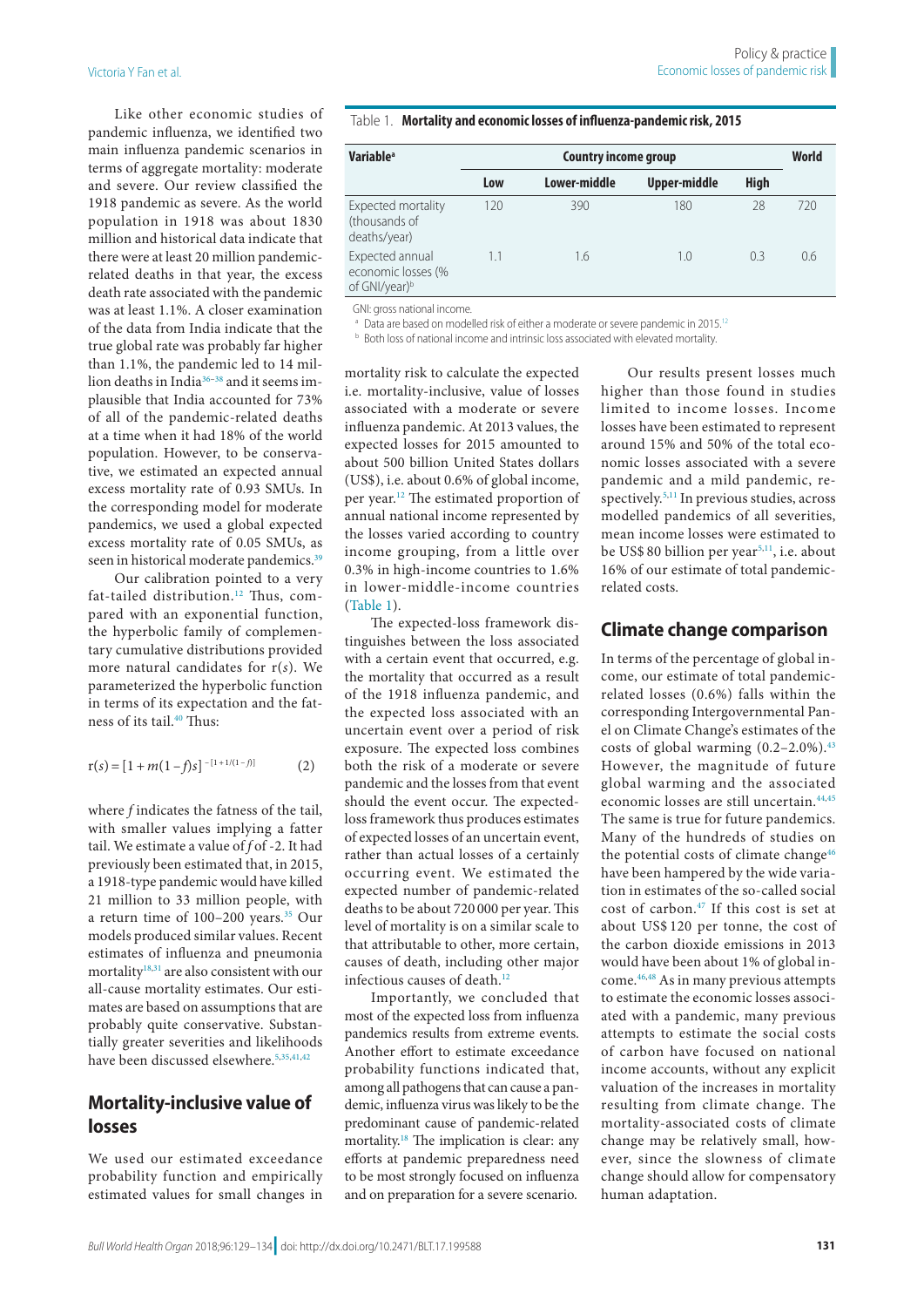# **Limitations**

Our study had several limitations. First, we ignored the intrinsic undesirability of nonfatal illness and/ or pandemic fear. Intense media coverage may lead populations to overreact to mild pandemics. Second, our estimates of future pandemic risk and severity, and the economic estimates based on these epidemiological estimates, are relatively crude partly because pandemics remain rare and uncertain events. Future modelling should lead to improved estimates over time. Third, the assignment of monetary value to small changes in mortality risk and, particularly the relationship between valuation of such risk and both individual income and age at death, remains controversial. However, the results of sensitivity analyses, in which we applied a range of assumptions on these parameters, indicated that our main findings were reasonably robust.

# **Policy development**

In addition to pathogens of pandemic potential, an expected-loss framework may also be applied usefully to malaria and other diseases that have fluctuating incidence. As cases of the disease become rarer as the result of effective interventions, malaria becomes less visible politically and financially, and policy-makers in some countries may have responded by reducing control efforts prematurely. Policy-makers, and the societies they serve, could benefit by using an expected-loss framework to estimate the losses associated with uncertain and rare events across the full range of potential outcome severities. This could lead to appropriate and beneficial adjustments to each policy-maker's sense of risk and sense of value and to improved national policies on epidemic and pandemic preparedness. A recent United States National Academy of Medicine report argued that, given the risks we estimated, policy attention has fallen short.<sup>49,[50](#page-5-38)</sup> National

efforts at pandemic preparedness have benefits beyond national borders. Some have therefore argued that, for the global good, resources for development assistance should be used to provide incentives for national investments and international collaborations in such preparedness. $3 \blacksquare$ 

### **Acknowledgements**

We thank Peter Sands and Bradley Chen. VYF has a secondary appointment with Harvard T H Chan School of Public Health, Boston, United States of America.

**Funding:** VYF was supported by a grant (#5U54MD007584) from the National Institute on Minority Health and Health Disparities, a component of the United States National Institutes of Health. DTJ was supported by the Bill & Melinda Gates Foundation via a grant to the University of Washington.

**Competing interests:** None declared.

أن الأمراض المتفشية تهدد بوقوع خسائر سنوية تبلغ حوالي 500 مليار دوالر أمريكي – أو 0.6% من الدخل العاملي – يف العام الواحد. ويندرج هذا التقدير – الذي يعرب عن أقل القيم – ضمن ما توصلت إليه اهليئة احلكومية الدولية املعنية بتغري املناخ من تقديرات لقيمة اخلسائر النامجة عن االحتباس احلراري، والتي ترتاوح نسبتها بين 0.2٪ و2% من الدخل العالمي. إن النسبة المئوية المقدرة للدخلي ً القومي السنوي والتي متثلها القيمة املتوقعة للخسائر تتباين وفقا ً لتصنيف الدول حسب الدخل: من نسبة تزيد قليال عن 0.3% يف الدول عالية الدخل إلى نسبة ٪1.6 في الشريحة الأدنى من الدول متوسطة الدخل. وتقع معظم اخلسائر النامجة عن أوبئة اإلنفلونزا نتيجة وجود حاالت مرضية نادرة وحادة.

**ملخص** خطر انتشار الأوبئة: إلى أي مدى تصل فداحة الخسائر المتوقعة؟ يوجد عجز يف تلبية احلاجة إىل زيادة االستثامر الذي هيدف إىل التأهب لمواجهة الأوبئة والأمراض الرئيسية واسعة الأنتشار. وقد استندت الحجج المؤيدة لهذا الاستثرار بشكل كبير إلى تقديرات الخسائر في الدخل القومي والتي قد تقع نتيجة للأوبئة أو الأمراض الرئيسية واسعة الانتشار. واتسع نطاق تقديراتنا ليشمل تقييما لما نتج عن ارتفاع أعداد الوفيات المرتبطة بالأوبئة من خسائر في األرواح. وقد نتج عن ذلك ارتفاع ملحوظ يف تقديرات القيمة الكاملة للخسائر التي قد تقع نتيجة ظهور وباء مستقبيل. وقد قمنا بوضع معامالت قياسية لدالة احتامالت التجاوز فيام يتعلق بوباء اإلنفلونزا املتفيش عىل مستوى العامل، وأشارت التقديرات إىل أن العدد املتوقع للوفيات النامجة عن تفيش وباء اإلنفلونزا يبلغ حوايل 720 000 ً نسمة يف العام. وأشارت التوقعات، وفقا حلساباتنا، إىل

### 摘要

### 大流行风险:预期损失有多大?

在应对重大流行病和大流行病方面,需要更多的投 资。支持此类投资主要是基于对国民收入损失的估 计,这些损失可能投入到主要流行或大流行病。最 近,我们扩大了估计范围,包括因大流行病相关导致 的死亡率增加而丧失的生命估值。这大大提高了对可 能发生的损失价值全额的估计,这可能用于未来大流 行病。我们对全球流感大流行的超过概率函数进行了 参数化,并估计流感大流行导致的相关死亡人数每 年约为 72 万人。我们计算出,每年的流感大流行损 失预计将达到约 5000 亿美元——或占每年全球收入

的 0.6%。这一估计属于政府间气候变化专门委员会对 全球变暖造成的损失估计,但接近于较低端,全球变 暖造成的损失占全球收入的 0.2% 到 2%。按国家收入 分组计算的损失预期值所代表的年度国民收入的百分 比 :从高收入国家的略高于 0.3% 到低中等收入国家 的 1.6%。流感大流行造成的大部分损失都来自罕见的 严重事件。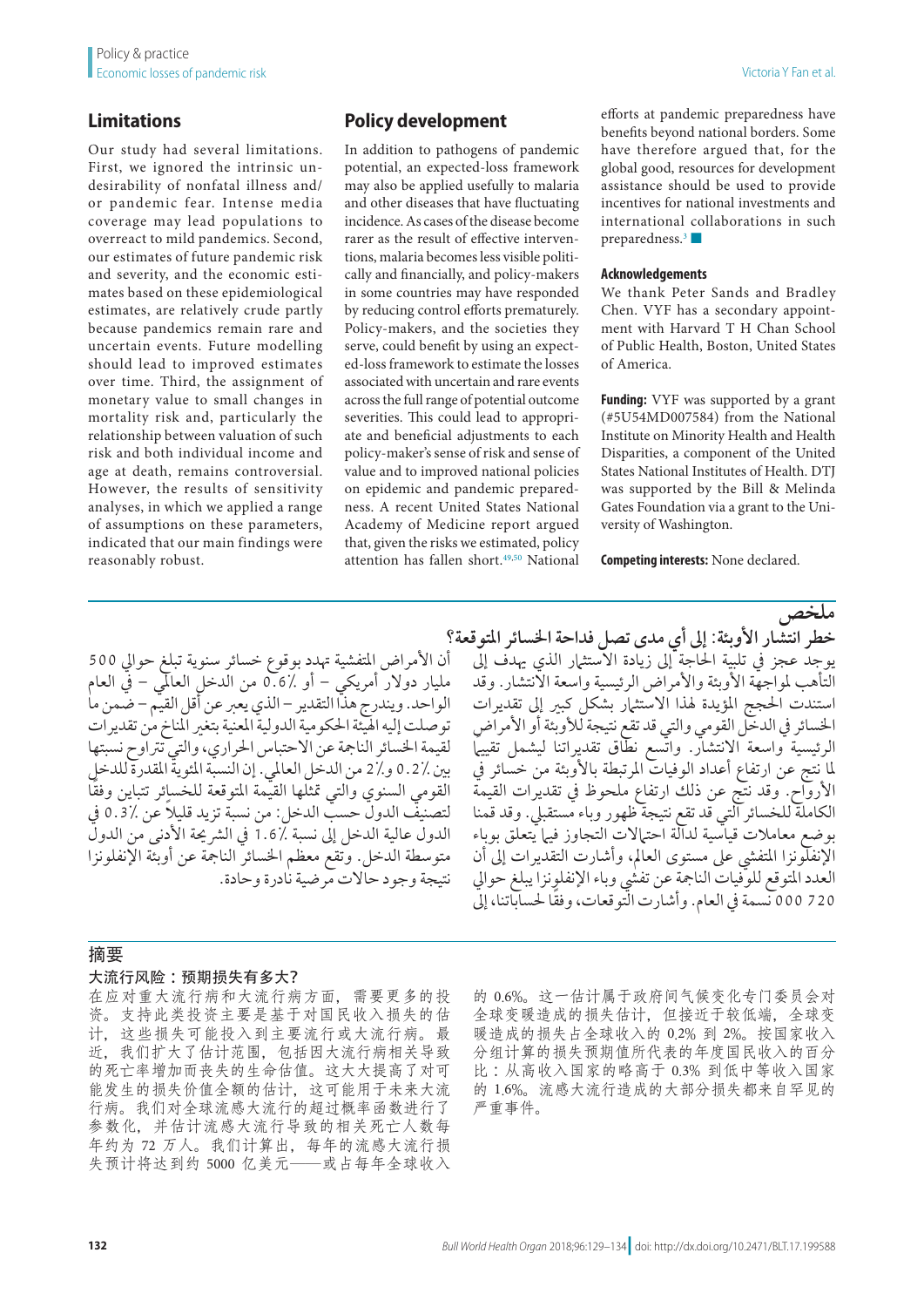### **Résumé**

### **Risque de pandémie: quelle est l'ampleur des pertes escomptées?**

Il est nécessaire d'investir davantage dans la préparation contre les grandes épidémies et les pandémies. Les arguments en faveur de cet investissement s'appuient en grande partie sur les estimations des pertes au niveau du revenu national que pourrait entraîner une grande épidémie ou une pandémie. Récemment, nous avons élargi ces estimations pour y inclure la valeur des pertes faisant suite à des hausses de mortalité dues à des pandémies. Cela a donné des estimations nettement plus élevées de la valeur totale de la perte que pourrait occasionner une future pandémie. Nous avons paramétré une fonction de probabilité de dépassement pour une pandémie mondiale de grippe et avons estimé que le nombre escompté de décès dus à cette pandémie de grippe était d'environ 720 000 par an. Nous avons calculé que les

pertes annuelles découlant du risque de pandémie représentaient environ 500 milliards de dollars des États-Unis, soit 0,6% du revenu mondial par an. Cette estimation rejoint (dans la fourchette inférieure) celles du Groupe d'experts intergouvernemental sur l'évolution du climat quant à la valeur des pertes dues au réchauffement de la planète, qui vont de 0,2% à 2% du revenu mondial. Le pourcentage estimé du revenu national annuel représenté par la valeur escomptée des pertes variait selon la catégorie de revenu des pays: d'un peu plus de 0,3% dans les pays à revenu élevé à 1,6% dans les pays à revenu intermédiaire-tranche inférieure. La plupart des pertes découlant de pandémies de grippe sont dues à des événements rares et graves.

### **Резюме**

### **Пандемический риск: насколько велики возможные потери**

Требуется увеличение инвестиций в подготовку к борьбе с крупными эпидемиями и пандемиями. Аргументы в пользу таких инвестиций в значительной степени основаны на оценках потерь в национальном доходе, которые могут возникнуть в результате крупной эпидемии или пандемии. Недавно авторы расширили эту оценку, включив в нее количество людей, погибших в результате увеличения смертности, связанной с пандемией. Это привело к более высоким оценкам полного ущерба, который может возникнуть в результате будущей пандемии. Авторы параметризовали функцию вероятности превышения смертности для глобальной пандемии гриппа и подсчитали, что прогнозируемое число смертей от гриппа и пандемии составляет около 720 000 в год. Мы подсчитали, что ожидаемые

#### **Resumen**

### **Riesgo de pandemia: ¿cuán grandes son las pérdidas esperadas?**

Hay una necesidad no satisfecha de invertir más en la preparación para grandes epidemias y pandemias. Los argumentos a favor de dicha inversión se basan, en gran parte, en las estimaciones de las pérdidas en los ingresos nacionales que podrían darse como resultado de una gran epidemia o pandemia. Recientemente, ampliamos el cálculo para incluir la valoración de las vidas perdidas como resultado del aumento de la mortalidad relacionado con la pandemia. Esto dio como resultado unas estimaciones notablemente más altas del valor de la pérdida que podría resultar de una futura pandemia. Hemos parametrizado una función de probabilidad de excedencia para una pandemia de gripe mundial y estimado que el número esperado de muertes causadas por una pandemia de gripe es de aproximadamente 720 000 por año. Calculamos que las pérdidas anuales esperadas del riesgo de

ежегодные потери из-за риска пандемии составляют около 500 млрд долларов США (или 0,6% мирового дохода) в год. Эта цифра находится в пределах оценки (ближе к нижней границе), полученной Межправительственной группой экспертов по изменению климата для оценки риска глобального изменения климата, которая составляет от 0,2 до 2% от глобального дохода. Предполагаемый процент годового национального дохода, представленный ожидаемой величиной потерь, варьировался по группам стран в зависимости от уровня дохода: от немногим более 0,3% в странах с высоким уровнем доходов до 1,6% в странах с низкими и средним доходом. Большинство потерь от пандемии гриппа происходят по причине редких тяжелых явлений.

pandemia son de unos 500 000 millones de dólares estadounidenses, o el 0,6 % de los ingresos mundiales, por año. Esta estimación se encuentra dentro, pero cerca del mínimo, de las estimaciones del Panel Intergubernamental del Cambio Climático sobre el valor de las pérdidas por el calentamiento global, que oscilan entre el 0,2 % y el 2 % de los ingresos globales. El porcentaje estimado de los ingresos nacionales anuales representado por el valor esperado de las pérdidas varió según la agrupación de ingresos del país: de poco más del 0,3 % en los países con ingresos altos al 1,6 % en los países con ingresos medios o bajos. La mayoría de las pérdidas por pandemias de gripe provienen de casos raros y severos.

### **References**

- <span id="page-4-0"></span>1. Sands P, El Turabi A, Saynisch PA, Dzau VJ. Assessment of economic vulnerability to infectious disease crises. Lancet. 2016 11 12;388(10058):2443–8. doi: [http://](http://dx.doi.org/10.1016/S0140-6736(16)30594-3) [dx.doi.org/10.1016/S0140-6736\(16\)30594-3](http://dx.doi.org/10.1016/S0140-6736(16)30594-3) PMID: [27212427](http://www.ncbi.nlm.nih.gov/pubmed/27212427)
- <span id="page-4-1"></span>2. From panic and neglect to investing in health security: financing pandemic preparedness at a national level. Washington: World Bank Group; 2017. Available from: [http://documents.worldbank.org/curated/en/979591495652724770/](http://documents.worldbank.org/curated/en/979591495652724770/pdf/115271-REVISED-PUBLIC-IWG-Report-Conference-Edition-8-10-2017-low-res.pdf) [pdf/115271-REVISED-PUBLIC-IWG-Report-Conference-Edition-8-10-2017-low](http://documents.worldbank.org/curated/en/979591495652724770/pdf/115271-REVISED-PUBLIC-IWG-Report-Conference-Edition-8-10-2017-low-res.pdf)[res.pdf](http://documents.worldbank.org/curated/en/979591495652724770/pdf/115271-REVISED-PUBLIC-IWG-Report-Conference-Edition-8-10-2017-low-res.pdf) [cited 2017 Nov 24].
- <span id="page-4-5"></span>3. Yamey G, Schäferhoff M, Aars OK, Bloom B, Carroll D, Chawla M, et al. Financing of international collective action for epidemic and pandemic preparedness. Lancet Glob Health. 2017 Aug;5(8):e742–4. doi: [http://dx.doi.org/10.1016/](http://dx.doi.org/10.1016/S2214-109X(17)30203-6) [S2214-109X\(17\)30203-6](http://dx.doi.org/10.1016/S2214-109X(17)30203-6) PMID: [28528866](http://www.ncbi.nlm.nih.gov/pubmed/28528866)
- <span id="page-4-2"></span>4. Peters DH, Keusch GT, Cooper J, Davis S, Lundgren J, Mello MM, et al. In search of global governance for research in epidemics. Lancet. 2017 Oct 7;390(10103):1632–3. doi: [http://dx.doi.org/10.1016/S0140-6736\(17\)32546-1](http://dx.doi.org/10.1016/S0140-6736(17)32546-1) PMID: [29131784](http://www.ncbi.nlm.nih.gov/pubmed/29131784)
- <span id="page-4-3"></span>5. McKibbin W, Sidorenko A. Global macroeconomic consequences of pandemic influenza. Sydney: Lowy Institute for International Policy; 2006. Available from: <https://www.brookings.edu/wp-content/uploads/2016/06/200602.pdf>[cited 2017 Nov 24].
- <span id="page-4-4"></span>6. Meltzer MI, Cox NJ, Fukuda K. The economic impact of pandemic influenza in the United States: priorities for intervention. Emerg Infect Dis. 1999 Sep-Oct;5(5):659–71. doi:<http://dx.doi.org/10.3201/eid0505.990507>PMID: [10511522](http://www.ncbi.nlm.nih.gov/pubmed/10511522)